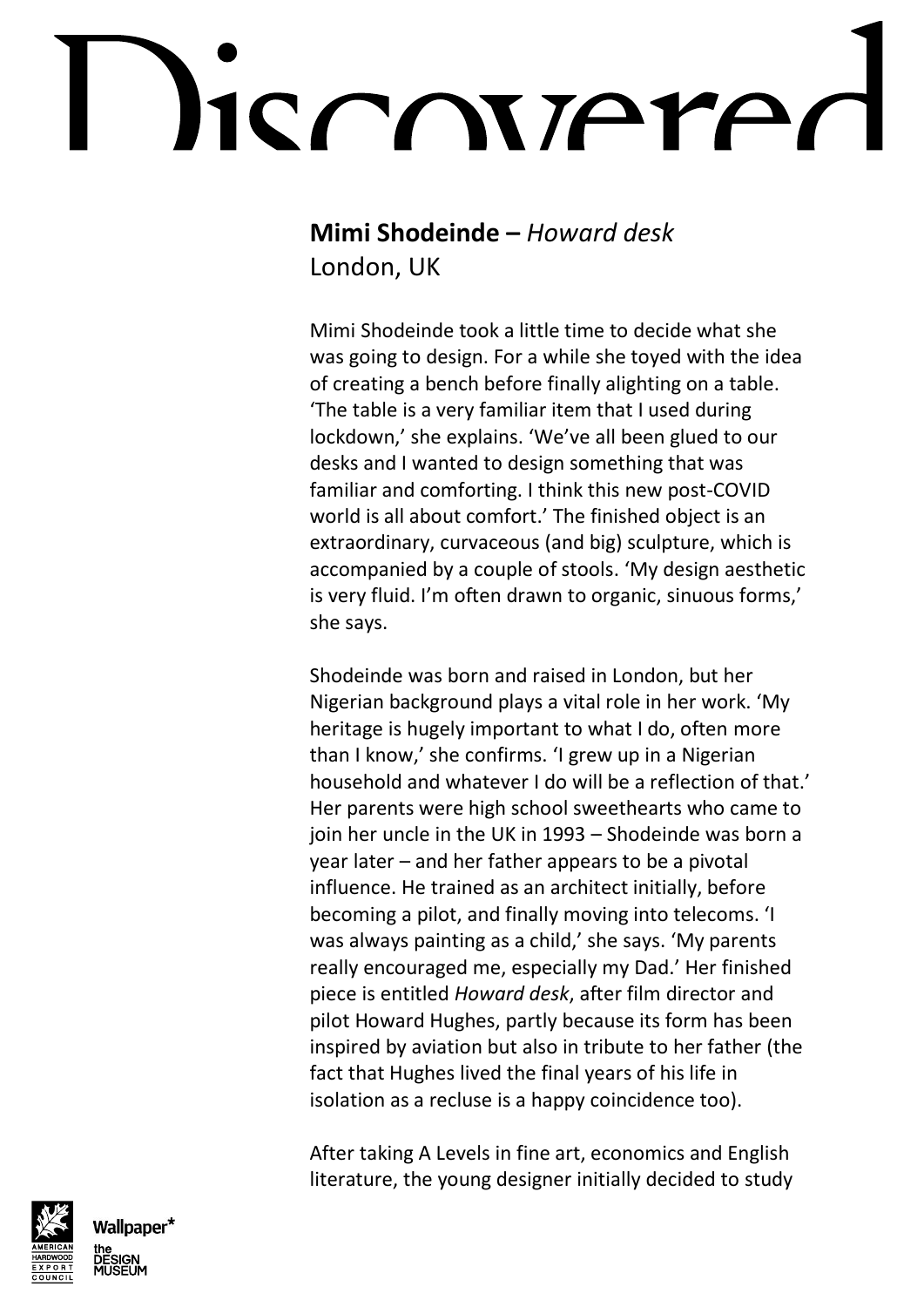## SCONTATA

advertising at London College of Communications but dropped out. 'I absolutely hated it,' she laughs. 'It just wasn't for me. I missed using my hands. It's a different sort of creativity.' She thought about trying her hand at architecture but, having already done a year, didn't want spend another seven at university. So instead, she opted for interior and spatial architecture at Heriot-Watt University in Edinburgh. Even then, she displayed a restless streak, painting and designing products when she should have been doing something else. 'I would sneakily skip my lectures, go back to my room and start sketching furniture,' she remembers.

Her studio, Miminat, was set up while still at university in 2015 and she quickly had a show at the The Gallery of African Art on London's Albermarle Street. 'There was a lot more interest in my furniture than my art,' she recalls. 'That's when I realised it was something that I could potentially push forward.'

Her latest piece for *Discovered* is made from hard maple because, she says: 'It can be more easily manipulated. The form of my table is quite dynamic.' While she has worked with wood in the past – primarily European oak and mahogany – this is the first time she has used timbers from the American hardwood forests.

According to Benchmark's co-founder Sean Sutcliffe, who was tasked with making the piece: 'Mimi's challenge was one of interpreting scale. She had this very fluid, organic form in mind and, initially, she drew it at a vast size – you could have landed a Harrier Jump Jet on it.' Because she lived near by, the designer had the opportunity to visit the workshop and, between them, it was decided to reduce the size. 'In some ways the project is very rewarding for us because we're able to assist the design journey. It's about learning as much as



Wallpaper\*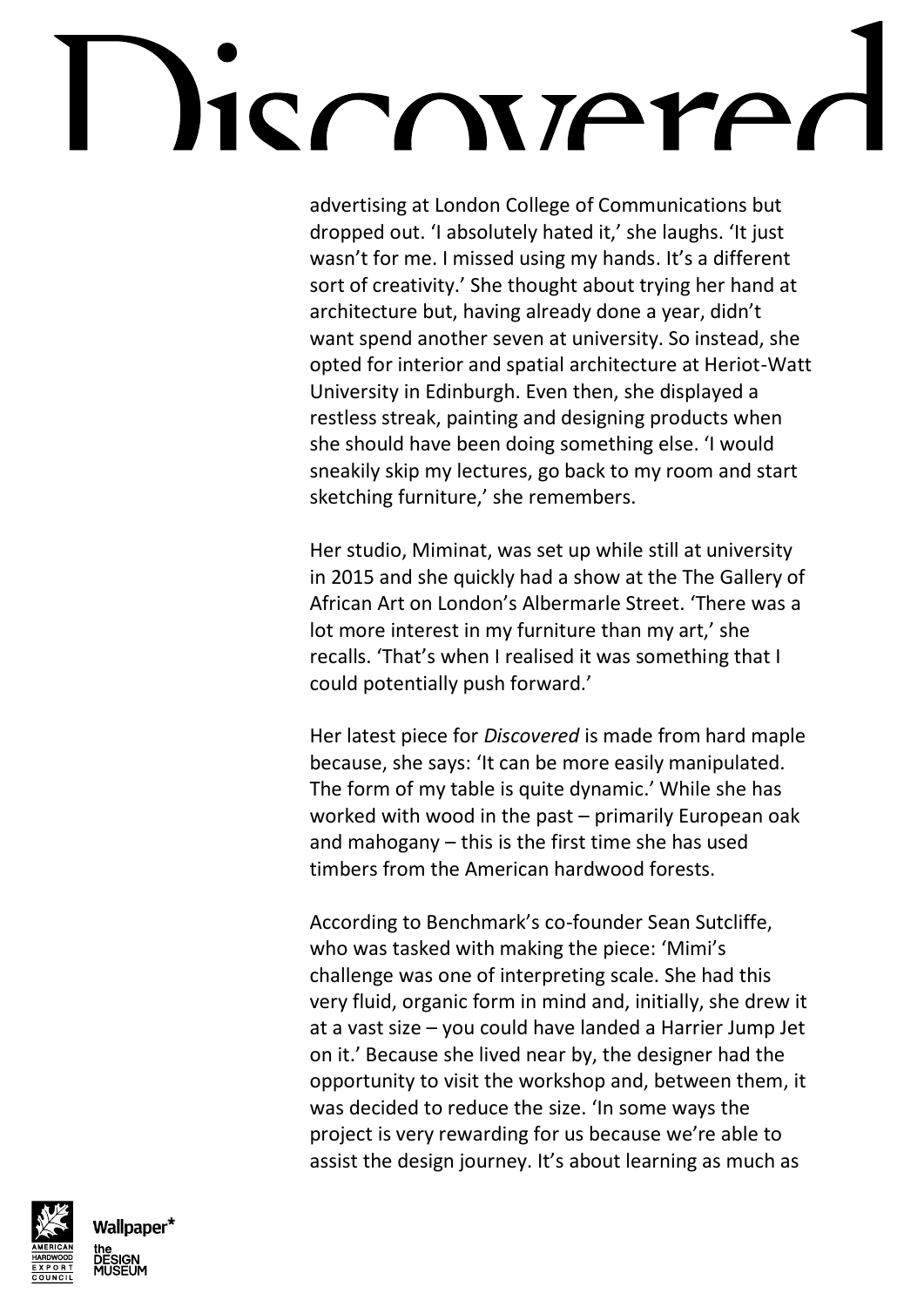# CONTAMPO

it is about showing off a piece of furniture and that's something that we can do together. That said, the desk is still huge,' says Sutcliffe.

Initially, Shodeinde wanted to paint areas of *Howard desk* black, before deciding to choose a natural finish. 'I tend to gravitate towards heavier, bolder, colours,' she says. 'But because the form of the table is very strong, I thought keeping it lighter would provide a softness that it needs.

Meanwhile, her mentor, Tomoko Azumi, was in the background helping her to build a narrative around the piece and enabling her to distill her ideas down. 'Because I work alone it has been an amazing experience, feeling part of a group effort and collaborating. It has been a massive learning curve. Tomoko and Benchmark have had such as huge impact on this project from start to finish,' Shodeinde concludes.

Next up the designer has an interior project in Miami, a couple of new furniture pieces for a job in London and she will be launching a new range of lighting. As well as all that, she's currently working on a new house in Kuwait. So busy then? 'I guess I'm just going with the flow really,' she replies.

*Words by Grant Gibson*